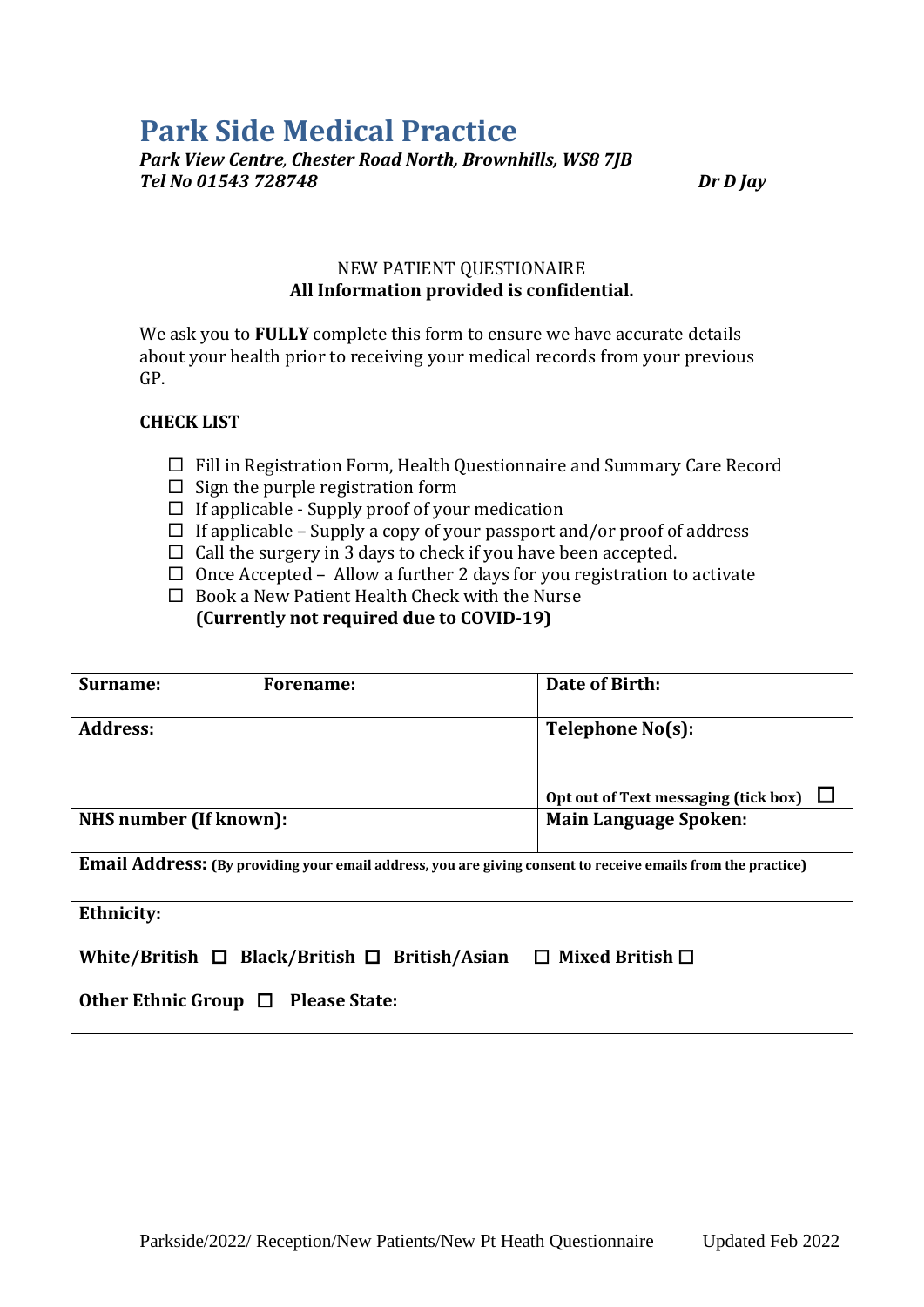## **Will you require access to our online appointment / prescription service?** YES/ NO

## **Would you like to receive information or would like to join our Patient Participation Group? YES/NO**

**\*Meetings are held on a quarterly basis or you could become a virtual member\***

**Carer:** If you have a carer in place please state name address and telephone number.

If you are a carer please state here.

**Medical History:** Please list any serious illness, operations, ongoing problems & disabilities

**Medication:** Please list all regular medication including herbal remedies:

## **Allergies:**

| Have you ever had a TB vaccination (circle your answer)? YES - Approx When? |         | N0 |
|-----------------------------------------------------------------------------|---------|----|
| Height:                                                                     | Weight: |    |

**Do you Smoke?** YES □ NO □

If yes, would you like help to quit? YES  $\Box$ 

**How many units of alcohol do you drink per week?**

**1 unit = ½ pint of beer/lager/cider,1 small glass of wine, 1 small measure of spirits**